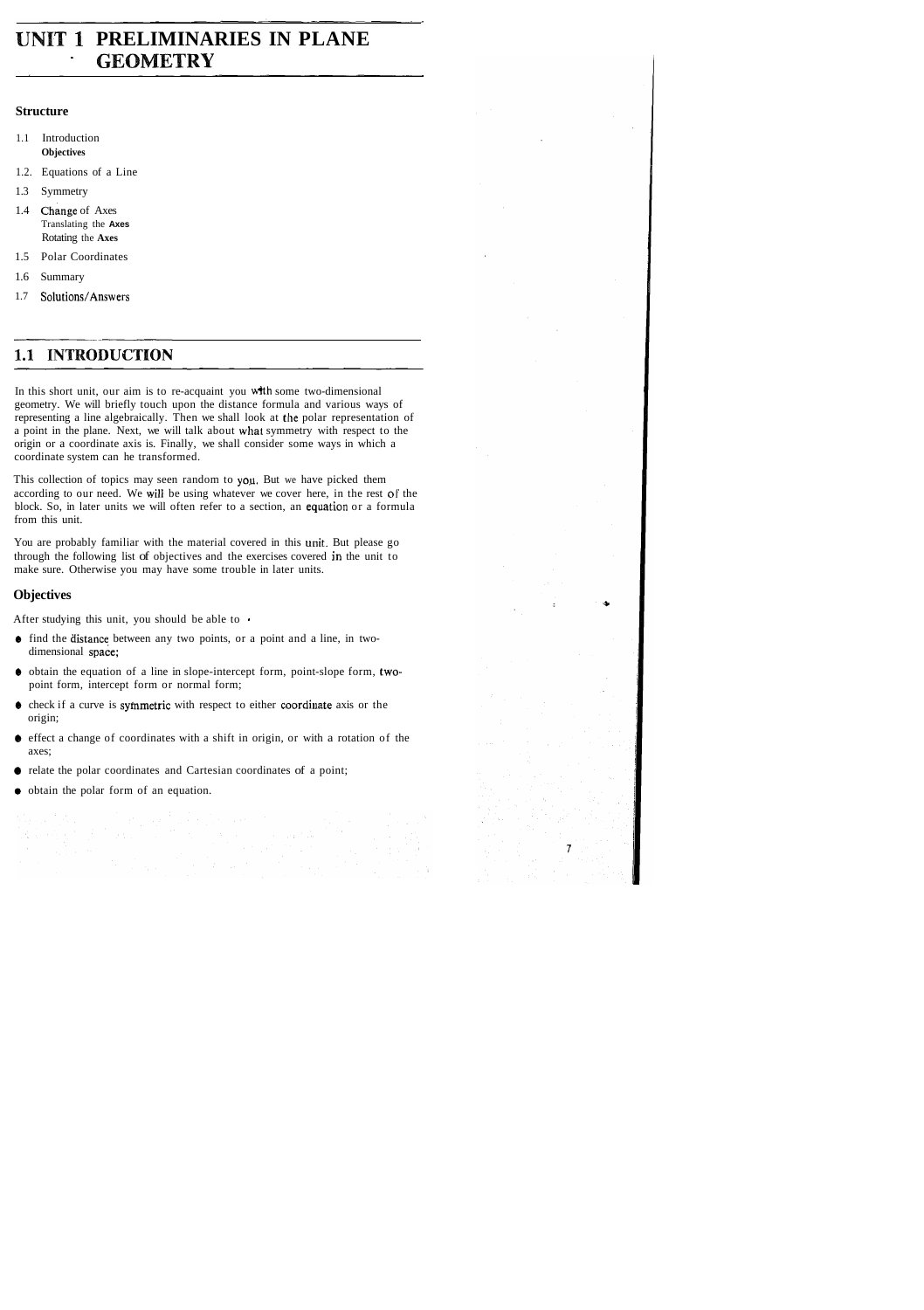## **1.2 EQUATIONS OF A LINE**

In this section we aim to refresh your memory about the ways of representing points and lines algebraically in two-dimensional space. Since we expect you to be familiar with the matter, we shall cover the ground quickly,

Firstly, as you know, two-dimensional space can be represented by the Cartesian coordinate system. This is because there is a **1-1** correspondence between the points in a plane and ordered pairs of real numbers. If a point P is represented by  $(x, y)$ According to the Pythagoras under this correspondence, then x is called the abscissa (or x-coordinate) of P and theorem, in the right-angled y is called the ordinate (or y-coordinate) of P. *theorem,* **in** *the* **right-angled y** is called the ordinate (or y-coordinate) of P.

> If  $P(x_1, y_1)$  and  $Q(x_2, y_2)$  are two points in the plane, then the distance between them is

**triangle ABC,** 

 $(AB)^2 + (BC)^2 = (AC)^2$ 

B

Ń

- b)  $A(a_1, a_2)$  and  $B(b_1, b_2)$  ?
- E2) Check if the triangle PQR, where  $P$ , Q and R are represented by  $(1, 0)$ , **(-2, 3)** and (1, **3),** is an equilateral triangle.





(1) is called the distance formula.

Another formula that you must be familiar with is the following:

if the point  $R(x, y)$  divides the line segment joining  $P(x_1, y_1)$  and  $Q(x_2, y_2)$  in the **ratio m:** n (see Fig. 2), then

**Fig.** 2: R **divider** the **segment PQ**  in **the ratio <sup>m</sup>**: **<sup>n</sup>**

(2) is called the section formula.

$$
x = \frac{nx_1 + mx_2}{m+n} \text{ and } y = \frac{ny_1 + my_2}{m+n} \qquad ...(2)
$$

To regain practice in using (1) and (2), you can try the following exercises.



*The plural of 'axis' is 'axes'.* 

El) What are the coordinates of the midpoint of the line segment with endpoints a) A(5, -4) and **B(-3,** 2) ?

Let us now write down the various ways of representing a straight line **Fig. 3:**  $\mathbf{y} = \mathbf{a}$  is parallel to the axes. A line parallel to the **x**-axis is given by the equation **x-axis.** ,the **x-axis** is given by the equation

$$
y = a, \tag{3}
$$

where a is some constant. This is because any point on the line will have the same <sup>8</sup>, ordinate (see Fig. **3).** 

Conics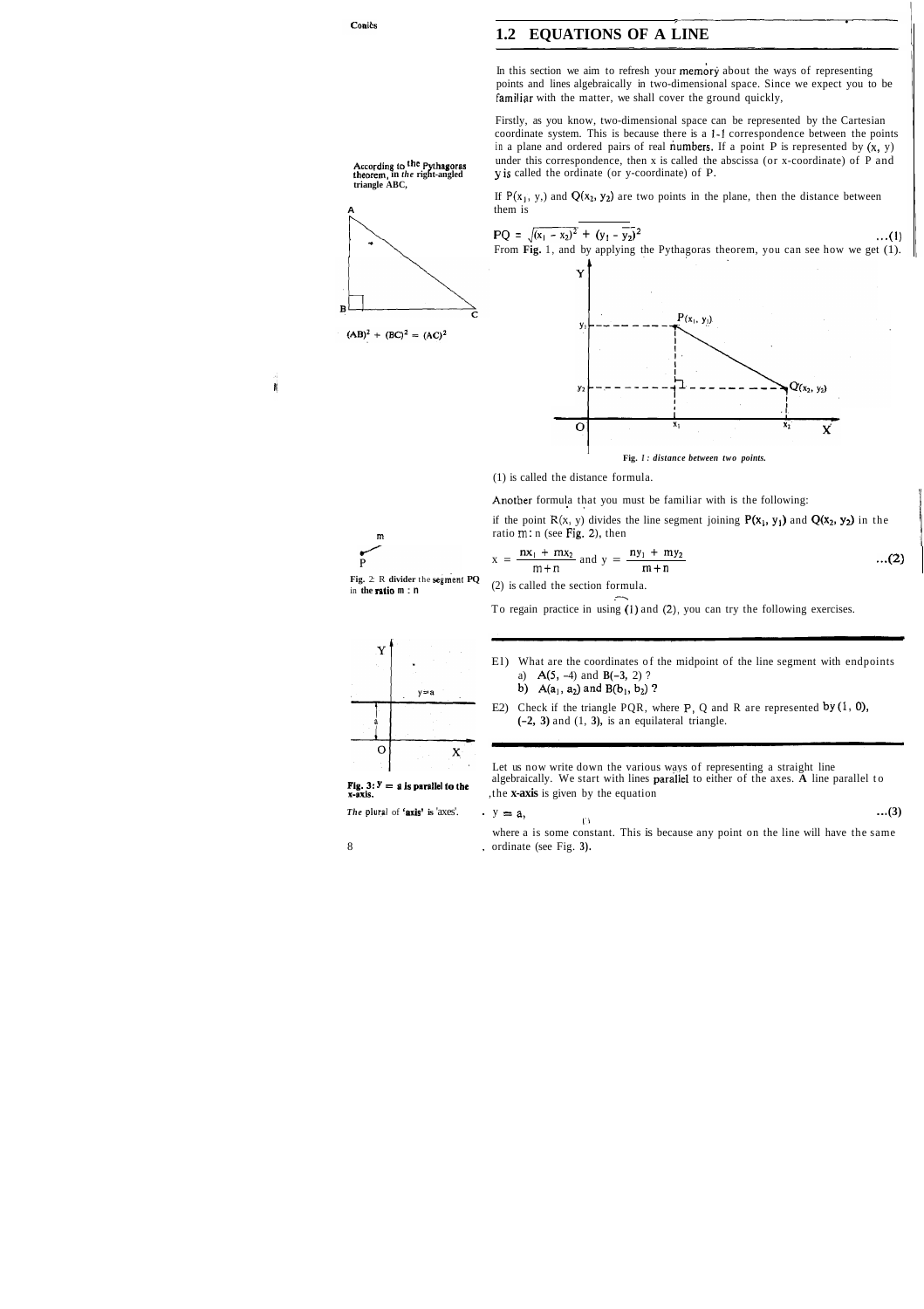What do you expect the equation of a line parallel to the y-axis to be? It will be  $\dot{x} = b$ , ...(4)

for some constant b.

Now let us obtain four forms of the equation of a line which is not parallel to either of the axes. Firstly, suppose we know that the line makes an angle  $\alpha$  with the positive direction of the  $x$ -axis, and cuts the y-axis in  $(0, c)$ . Then its equation will be

where  $m = \tan a$ . m is called its slope and c is its intercept on the y-axis. From Fig, 4 you should be able to derive (5), which is called the slope-intercept form of the equation of a line.

Now, suppose we know the slope  $m$  of a line and that the point  $(x_1, y_1)$  lies on the line. Then, can we obtain the line's equation? We can use (5) to get the point-slope form,

$$
y = mx + c, \qquad \qquad ...(5)
$$

Note that both the terms in the equation are well-defined since the denominators are not zero.

Can you find the slope of the line given in (7)? If you rewrite it as

$$
y = \left(\frac{y_2 - y_1}{x_2 - x_1}\right) x + \left\{y_1 - x_1 \left(\frac{y_2 - y_1}{x_2 - x_1}\right)\right\},
$$

. . y =  $\left(\frac{y_2 - y_1}{x_2 - x_1}\right)$  x +  $\left\{y_1 - x_1 \left(\frac{y_2 - y_1}{x_2 - x_1}\right)\right\}$ ,<br>you can see that its slope is  $\frac{y_2 - y_1}{x_2 - x_1}$ , and its intercept on the y-axis is the constant earm.

Why don't you try some exercises now?

$$
Y - YI = m(x - x_1),
$$
...(6)  
of the equation of the line

of the equation of the line.

We can also find the equation of a line that is not parallel to either axis if we know two distinct points lying on it. If  $P(x_1, y_1)$  and  $Q(x_2, y_2)$  are the points on the line (see Fig. 5), then its equation in the two-point form will be

$$
\frac{Y - YI}{Yz - YI} = \frac{\mathbf{x} - \mathbf{x}_1}{\mathbf{x}_2 - \mathbf{x}_1} \qquad \qquad ...(7)
$$

**Fig. 5: The slope of PQ Is**  fan  $\alpha$ .

I

**. E3)**. What are the equations of the coordinate axes?

- E4). Find the equation of the line that cuts off an intercept of I from the negative direction of the y-axis, and is **inclined** at 120" to the x-axis.
- <sup>I</sup>**E5)** ,What is the equation of a line passing through thc origin and making an angle  $\theta$  with the x-axis?
- 1 E6) a) pose **we** know that the intercept of a line ori **the** x-axis is 2 and on the y-axis is  $-3$ . Then show that its **equation** is :

$$
\frac{x}{2} - \frac{y}{3} = 1
$$

(Hint: See if you can use  $(7)$ .)

 $\mathcal{A}^{\mathcal{A}}$ 

**b)** More generally, if a line L cuts off an intercept a  $(\neq 0)$  on the x-axis and  $b(0, \neq 0)$  on the y-axis (see Fig. 6), then show that<sup>st</sup>its equation is

**<sup>c</sup>**.

.-

 $...(8)$ 

. . *I* 

$$
\frac{x}{a} + \frac{y'}{b} = 1
$$

(8) is called the intercept form of the equation of  $L$ .

'We can obtain-the equation of a line in yet another form. Suppose we know the length p of the perpendicular (or the **normal**) from the origin to a line L, and the **angle**  $\alpha$  that the perpendicular makes with the x-axis (see Fig. 7).

**,b** --



**FIg. 4: L is given by <sup>Y</sup>**= **x tan a** + **e.** 



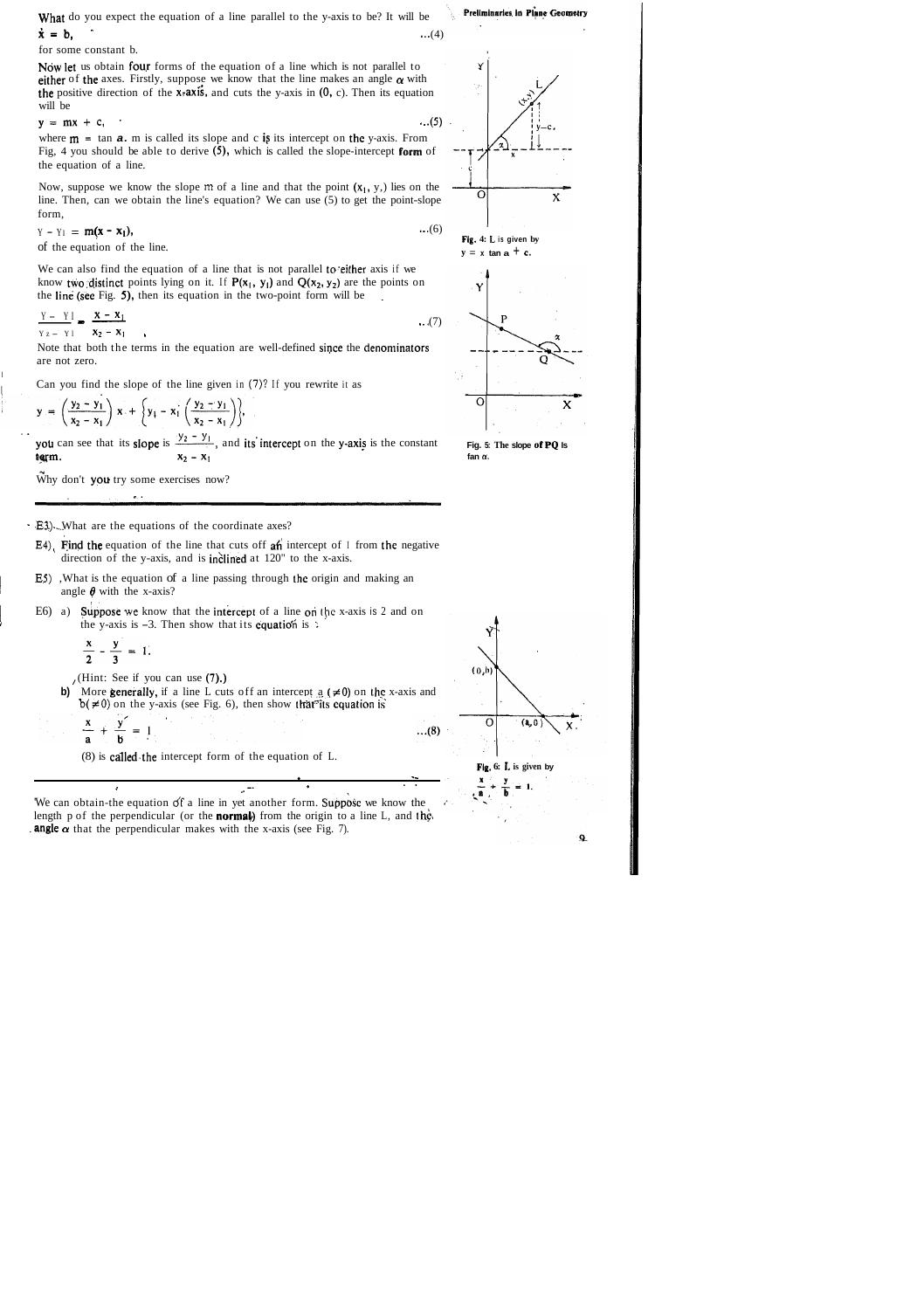

**Fig. 7:**  $x \cos a + y \sin a = p$  is the normal form of AB.

Then, using (8) we can obtain the equation of L in the **normal form**   $x \cos \alpha + y \sin \alpha =' p$  ...(9)

For example, the line which is at a distance of 4 units from  $(0, 0)$ , and for which  $\alpha = 135^{\circ}$ , has equation  $-\frac{x}{\sqrt{2}} + \frac{y}{\sqrt{2}} = 4$ , that is,  $x - y + 4\sqrt{2} = 0$ .

**The distance of a line from a** Remark  $I : In (9)$  p is positive and the coefficients of **x** and y are "normalised", that point is the length of the  $\frac{1}{100}$  is the sum of their squares is 1. Heing these facts we can easi **point is the length of the islaming is, the sum of their squares is 1. Using these facts we can easily find the distance perpendicular from the point** perpendicular from **rhe** point of any line from the origin. to **the** line. '

For example, let us find the distance of the origin from the line you got in **E4. We**  rewrite its equation as  $-\sqrt{3x-y} = 1$ . Then we divide throughout by  $\sqrt{(\sqrt{3})^2 + 1}$ , to

Here's a small remark about the form (9).

**Theorem I** : **A** linear equation in two variables represents a straight line in twodimensional space. Conversely, the equation of a straight line in the plane is a linear equation in two variables.

So, for example,  $2x + 3y - 1 = 0$  represents a line. What is its slope? We rewrite *2* 1 **2**  So, for example,  $2x + 3y - 1 = 0$  represents **a** line. What is its slope? We are it as  $y = -\frac{2}{3}x + \frac{1}{3}$ , to find that its slope is  $-\frac{2}{3}$ . Do you agree that its **1 1**  it as  $y = -\frac{2}{3}x + \frac{1}{3}$ , to find that its slope is  $-\frac{2}{3}$ . Do you agree that its intercepts on the x and y axes are  $\frac{1}{2}$  and  $\frac{1}{3}$ , respectively? And what is its distance from the origin? To find this, we "normalise" the coefficients of **x** and **y**, that is, we divide the equation throughout by  $\sqrt{2^2 + 3^2} = \sqrt{13}$ . We get intercepts<br>distance fr<br>that is, we<br> $\frac{2}{\sqrt{13}}$  x +

 $\frac{2}{13}$  **x** +  $\frac{3}{\sqrt{13}}$  **y** =  $\frac{1}{\sqrt{13}}$ , which is in the form **(9).** Thus, the required distance **that is, we d**<br>
Fig. 8: PD is the distance from P  $\frac{2}{\sqrt{13}}x + \frac{1}{\sqrt{13}}$ <br>
to the line L.<br>  $\frac{1}{\sqrt{13}}$ . is  $\frac{1}{\sqrt{13}}$ .

get 
$$
\frac{-\sqrt{3}}{2}x - \frac{1}{2}y = \frac{1}{2}
$$
. $\sqrt{3}$  is in the form  $ax + by = c$ , where  $a^2 + b^2 = 1$  and  $c \ge 0$ . Thus, the required distance is c, which is  $\frac{1}{2}$ .

Now, have you noticed a characteristic that is common to the equations  $(3) - (8)$ ? They are all linear in two variables, that is, of the form  $ax + by + c = 0$ , where a,  $b, c \in \mathbb{R}$  and at least one of a and b is non-zero. This is not a coincidence, as the following theorem tells us.

In general the distance of a point  $P(x_1, y_1)$  from a line  $ax + by + c = 0$ **10** (see **Fig.** 8) is given by

**P** 

/

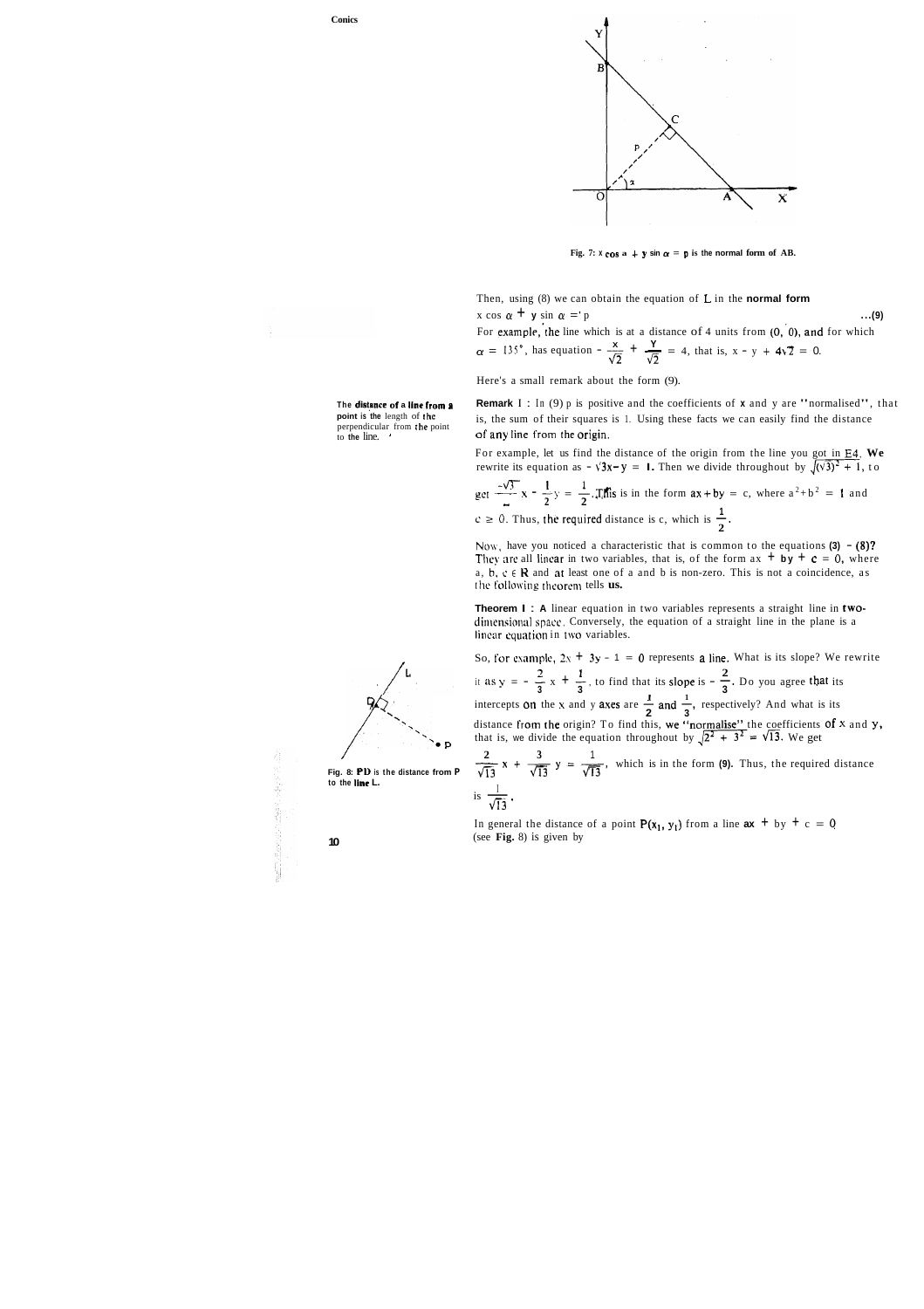$$
\frac{ax_1 + by_1 + c}{\sqrt{a^2 + b^2}}
$$

You may like to try some exercises now.

- **1**  E7) Find the distance of (1, 1) from the line which has slope -1 and intercept  $\frac{1}{2}$  on the y-axis.
- E8) What is the distance of. a)  $y = mx + c$  from  $(0, 0)$ ?
	- b)  $x = 5$  from  $(1, 1)$ ?.
	- c) x cos  $\alpha$  + y sin  $\alpha$  = p from (cos  $\alpha$ , sin  $\alpha$ )?
	- d) (0, 0) from  $2x + 3y = 0$ ?
- 

Let us now see what the angle between two lines is. Suppose the slope-intercept  $\overrightarrow{F}$   $\overrightarrow{B}$ ,  $\theta$  is the angle between the forms of the lines are  $y = m_1x + c_1$  and  $y = m_2x + c_2$  (see Fig. 9). **lines L<sub>1</sub>** and  $L_2$ .

Then the angle  $\theta$  between them is given by

 $\tan \theta = \frac{m_1 - m_2}{1 - m_1 m_2}$  ...(11)  $1 + m_1m_2$ 

Tan  $\theta$  can be positive or negative. If it is **positive,**  $\theta$  is acute. If tan  $\theta < 0$ , then  $\theta$ is the obtuse angle between the lines (which would be  $\pi - 6$  in Fig. 9).

Note that the constant terms in the equations of the lines play no role in finding the angle between them.

Now, from (11) can you say when two lines are parallel or perpendicular? The

conditions follow immediately if you remember what tan 0 and tan  $\frac{\pi}{2}$  are. Thus, the lines  $y = m_1x + c_1$  and  $y = m_2x + c_2$ i) are parallel if  $m_1 = m_2$ , and ...(12)

ii) are perpendicular if  $m_1m_2 = -1$ . ...(13)

For example,  $y = 2x + 3$  and  $x + 2y = 5$  are perpendicular to each other, and  $y = 2x + 3$  is parallel to  $y = 2x + c \forall c \in \mathbb{R}$ .

**Preliminaries in Plane Geometry** .,(lo)



Note that these equations are of the form  $F(x, y) = 0$ , where  $F(x, y)$  denotes their left hand sides

Why not try an exercise now?

- E10) a) Find the equation of the line parallel to  $y + x + 1 = 0$  and passing through (0, 0).
	- b) What is the **equation** of the line perpendicular to the line obtained in (a), and passing through  $(2,1)$ ?
	- c) What is the angle between the line obtained in (b) and  $2x = y$ ?

Let us now stop our discussion on lines, and move on to more general equations, We shall discuss a concept that will help us to trace the conics in the next unit.

## **1.3 SYMMETRY**

While studying this block you will come across several equations in x and y. Their geometric'representations are called curves. For example, a line is represented by the equation  $ax + by + c = 0$ , and a circle with radius a and centre (0, 0) is represented by the equation  $x^2 + y^2 - a^2 = 0$ .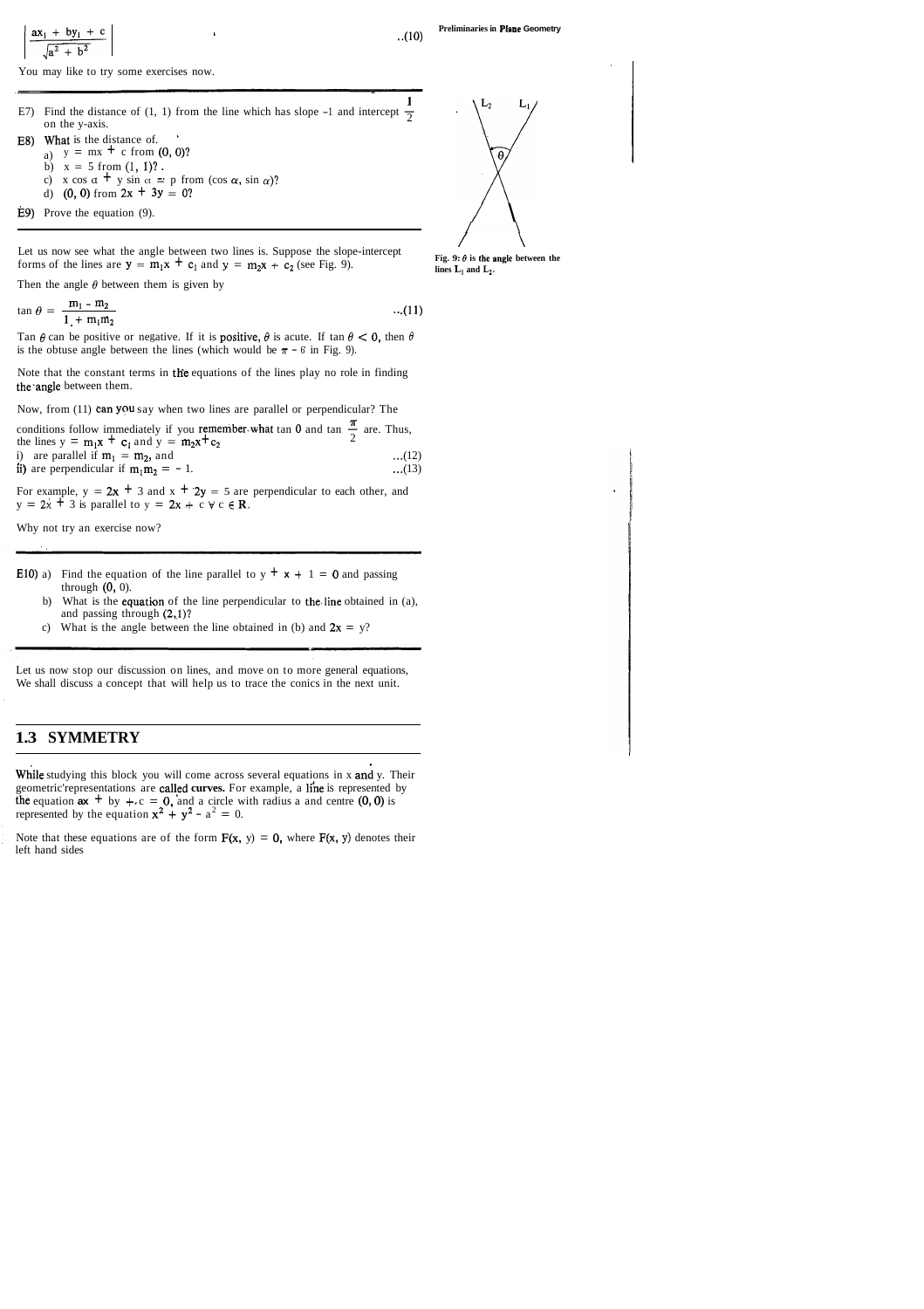In this situation we say that C is symmetric about **the** x-axis. Similarly, C will be symmetric about the y-axis if  $F(x, y) = 0 \Rightarrow F(-x, y) = 0$ .

We say that  $C$  is symmetric about the origin  $(0, 0)$  if  $F(x, y) = 0 \Rightarrow F(-X, -y) = 0.$ 

Let us look at an example. The circle  $x^2 + y^2 = 9$  is symmetric about both the axes and the origin. On the other hand, the line  $y = x$  is not symmetric about any of the axes, but it is symmetric about the origin. -

I

Geometrically, if a curve is symmetric about the x-axis, it means that the portion of the curve below the x-axis is the mirror image of the portion above the x-axis **Fig. 10: The curve C is** (see Fig. 10). **A** similar visual-interpretation is true for symmetry about the y-axis.<br>
And what does symmetry about the origin mean geometrically? It means that the And what does symmetry about the origin mean geometrically? It means that the mirror image of the portion of the curve in the first quadrant is the portion in the third quadrant, and the mirror image of the portion in the second quadrant is the portion in the fourth quadrant (see Fig. 11).



**Conics** Now suppose the curve C, represented by an equation.  $F(x, y) = 0$ , is such that when  $(x, y)$  lies on it, then so does  $(x, -y)$ .

Why don't you try some exercises on symmetry to see if you have grasped the

El 1) Which axis is the curve  $y^2 = 2x$  symmetric about? Is it symmetric about the

- E12). Discuss the symmetries of the line  $y = 2$ .
- **Fig. 11: The line**  $y = x$  **is E13) Which of the curves in Fig. 12 are symmetric about the x-axis? And which symmetric about the origin. ones are symmetric with respect to the origin?** ones are symmetric with respect to the origin?



 $\mathbb{R}^1$  .

I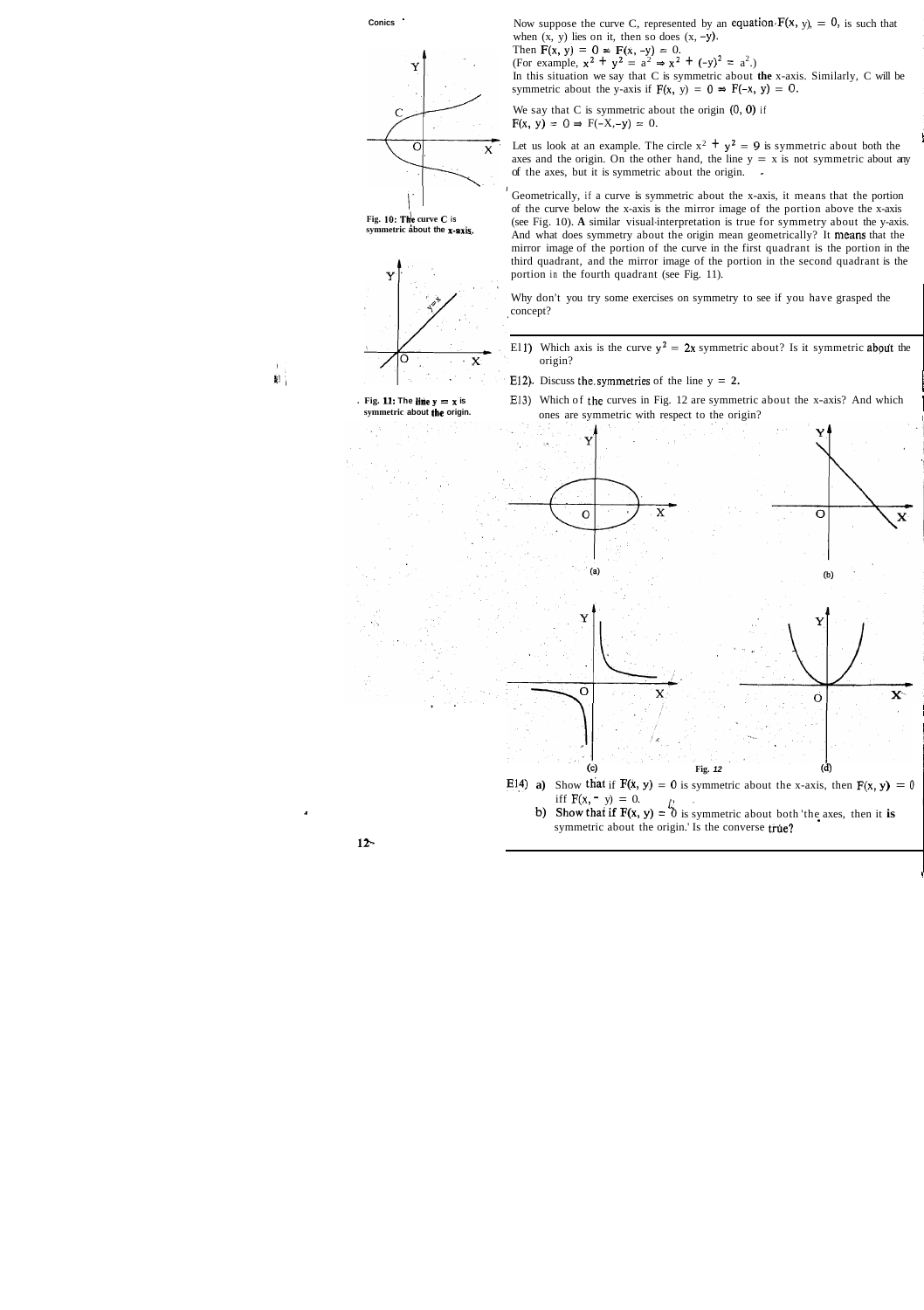## **1.4 CHANGE OF AXES**

In the next unit you will see that the general equation of a circle is  $x^2 + y^2 + 2ux$  $+ 2vy + c = 0$ . But we can always choose a coordinate system in which the equation simplifies to  $x^2 + y^2 = r^2$ , where r is the radius of the circle. To see why this happens, we need to see how to choose an appropriate set of coordinate axes. We also need to know how the coordinates of a point get affected by the transformations to a new set of axes. This is what we will discuss in this section.

There are several ways in which axes can be changed. We shall see how the coordinates of a point in a rectangular Cartesian coordinate system are affected by two types of changes, namely, translation and rotation.

Let XOY be a rectangular Cartesian coordinate system. Suppose a point O' has the coordinates  $(a, b)$  in this system, what happens if we shift the origin to  $O'$ ? Let  $O'X'$ , parallel to  $OX$ , be the new x-axis. Similarly let  $O'Y'$ , parallel to  $OY$ , be the new y-axis (see Fig. 13). Now, suppose a point P has the coordinates **(x,** y)



**Fig. 13 : Translation of axes through**  $(a, b)$ **.** 

and (x', y') with respect to the old and the new coordinate, systems, respectively. How are they related? From Fig. 13 you can see that

 $x = x' + a$  and  $y = y' + b$ , ...(14)

Thus, the new co'ordinates are given by

 $\mathbf{x}' = \mathbf{x} - \mathbf{a}$  and  $\mathbf{y}' = \mathbf{y} - \mathbf{b}$ . ...(15) For example, if we shift the origin to  $(-1, 2)$ , the new (or current) coordinates

 $(x', y')$  of a point  $P(x, y)$ , will be given by  $x' = x + 1$ ,  $y' = y - 2$ .

#### **1.4.1 Translating the Axes**

The first type of change of axes that we consider is a shift in the origin without changing the direction of the axes.

**4**  When we shift the origin, keeping the axes parallel, we say that we are **translating the axes.** So, whenever we translate the axes to a point (a, b), we are transforming the coordinate system to a system with parallel axes through (a, b). We can write this briefly as **dransforming to parallel axes through (a, b).** 

Now, if we translate the axes to a point  $(a, b)$ , what will the resultant change in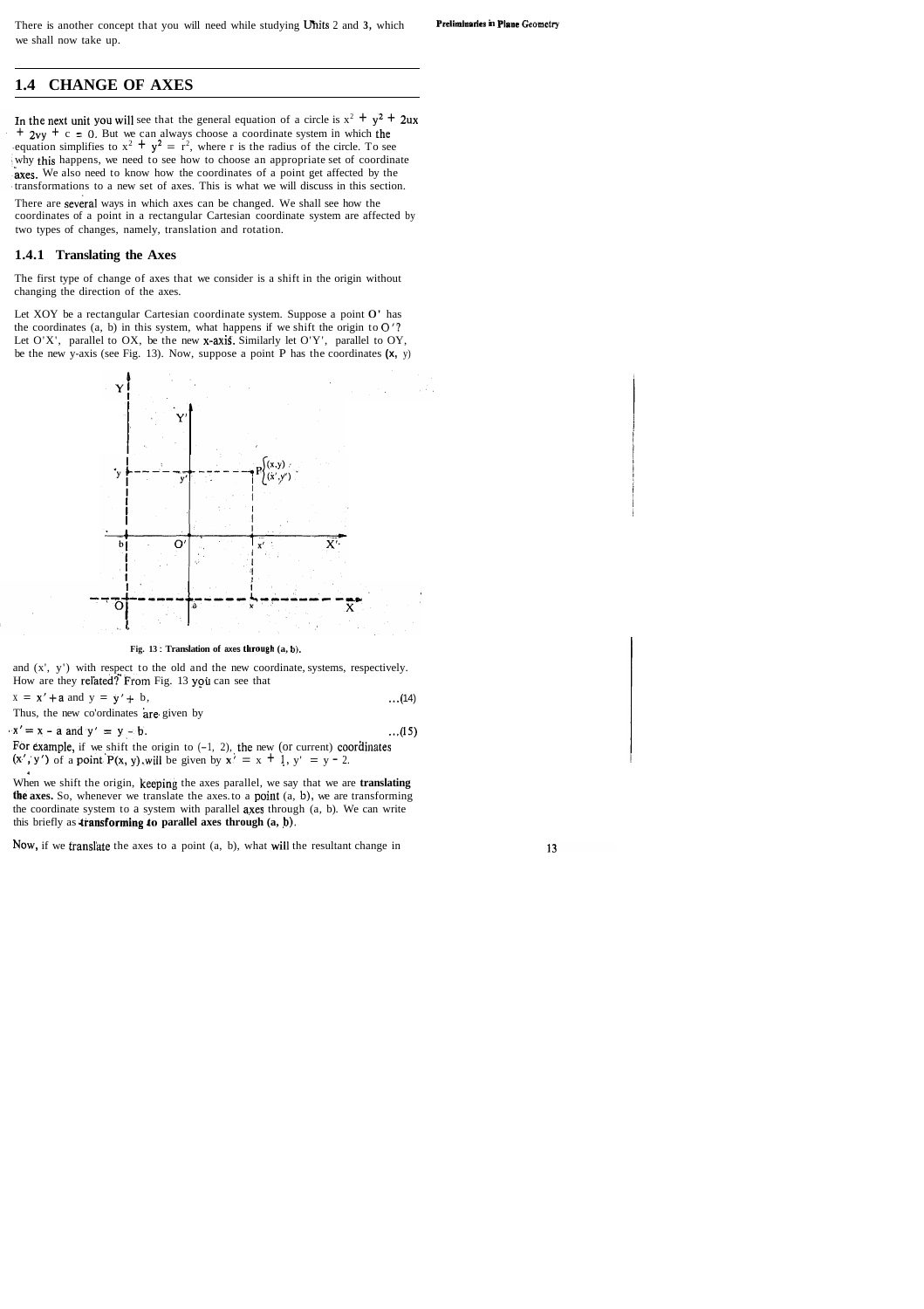**conics** any equation be? Just replace **x** by  $x' + a$  and y by y'  $+ b$  in the equation, and you get the new equation. For example, the straight line  $x + 2y = 1$  becomes  $(x' + a) + 2(y' + b) = 1$ , that is,  $x' + 2y' + a + 2b = 1$  in the new system.

Now for some exercises!

- E15) If we translate the axes to  $(-1, 3)$ , what are the new coordinates of the origin of the previous system? Check your answer with the help of a diagram.
- E16) Transform the quadratic equation  $5x^2 + 3y^2 + 20x 12y + 17 = 0$  to parallel axes
	- 'a) through the point  $(-2, 2)$ , and
	- b) through the point  $(1, 1)$ .

If you've done E16,'you would have realised how much simplification can be achieved by an appropriate shift of the origin.

Over here we would like to make an important observation.

**P** to OX' and OX, respectively. Also draw AC perpendicular to OX, and **AD**  perpendicular to **PB.** Then  $x = OB$ ,  $y = PB$ ,  $x' = OA$ ,  $y' = PA$ . Also  $\angle$  **DAO** =  $\angle$  AOC =  $\theta$ . Therefore,  $\angle$  **DPA** = 0.<br>Thus,  $x = OB = OC - AD$ Thus,  $x = OB = OC - AD$ <br>= OA cos  $\theta$  - PA sin  $\theta$  $=$  x<sup>t</sup> cos  $\theta$  - y<sup>t</sup> sin  $\theta$  ,...(16) and  $y = PB = PD + AC$  $= x' \sin \theta + y' \cos \theta$  ...(17)



机

**Note:** When you apply a translation of axes to a curve, the shape of the curve doesn't change. For example, a line remains a line and a circle remains a circle of the same radius. Such a transformation is called a rigid body motion.

Now let us consider another kind of change of axes.

#### **1.4.2 Rotating the Axes**

Let us now see what happens if we change the direction of the coordinate **axes**  without shifting the origin. That is, we shall consider the transformation of coordinates when the rectangular Cartesian system is rotated about the origin through an angle  $\theta$ . Let the coordinate system XOY be rotated through an angle  $\theta$ in the anticlockwise direction about 0 in the XOY plane. Let OX' and OY' be the new axes (see Fig. 14). Let **P** be a point with coordinates (x, y) in the XOY system, and **(x** ', <sup>y</sup>') in the X 'OY' system. Drop perpendiculars PA and **PB** from



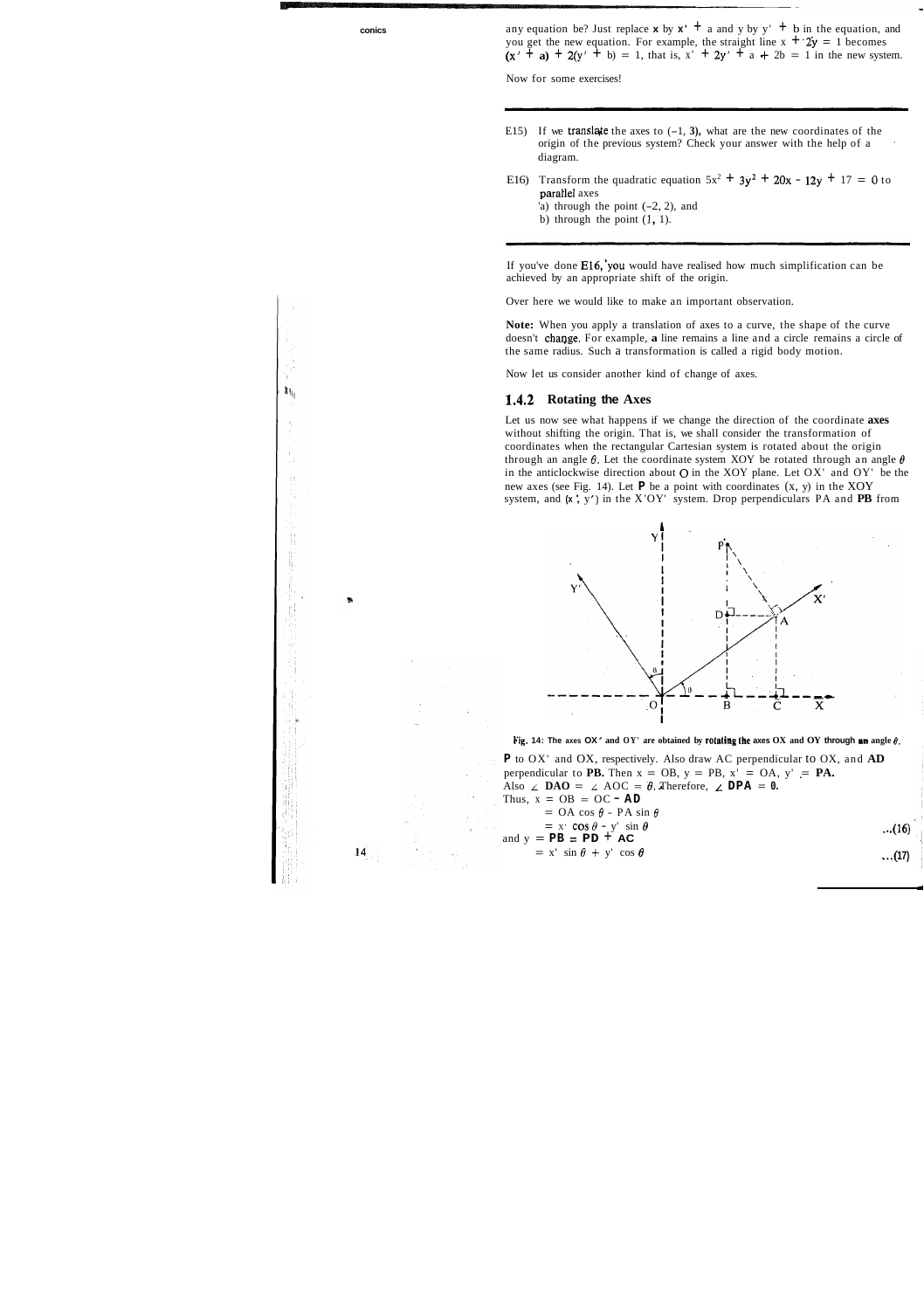(16) and (17) give us x and y in terms of the new coordinates x' and y.' **Preliminaries in Plane Geometry** 

Now, how can we get x' and y' in terms of **x** and y?

Note that the XY-system can be got from the  $x'y'$ -system by rotating through (-8). Thus, if we substitute  $-\theta$  for  $\theta$ ,  $x'$  by x and y' by y in (16) and (17), we get x' and y' in terms of x and y.

Thus, 
$$
\mathbf{x}' = \mathbf{x} \cos \theta + \mathbf{y} \sin \theta
$$
  
and  $\mathbf{y}' = -\mathbf{x} \sin \theta + \mathbf{y} \cos \theta$ ...(18)

For example, the current coordinates of a point  $P(x, y)$ , when the rectangular axes

-For example, suppose we transform to axes inclined at 30" to the original axes, the equation  $11x^2 + 2\sqrt{3} xy + 9y^2 = 12(x\sqrt{3} + y + 1)$ , and then translate the system through  $\left(\frac{1}{2}, 0\right)$ , what do we get? We first apply (16) and (17), to get

are rotated in the anticlockwise direction through 45°, are'  

$$
x' = x \cos 45^{\circ} + y \sin 45^{\circ} = \frac{1}{\sqrt{2}} (x + y)
$$
  
 $y' = -x \sin 45^{\circ} + y \cos 45^{\circ} = \frac{1}{\sqrt{2}} (y - x)$ 

Now, what happens if we shift the origin and rotate the axes? We will need to apply all the transformations  $(14) - (17)$  to get the current coordinates.

**I 1**  Now if we shift the origin to  $(T, \rho)$  and use (14), we find that the new coordinates  $(X, Y)$  are related to  $(x', y')$  by  $x' = X + \frac{1}{2}$ ,  $y' = Y + 0$ .<br>Thus, the equation will become  $6X^2 + 4Y^2 = 3$ .

$$
11(x' \sqrt{3} - y')^{2} + 2\sqrt{3}(x' \sqrt{3} - y') (x' + y' \sqrt{3}) + 9(x' + y' \sqrt{3})^{2} =
$$
  
12 { $\sqrt{3}(x' \sqrt{3} - y') + (x' + y' \sqrt{3}) + 1$ }, that is,

 $6\left(x' - \frac{1}{2}\right)^2 + 4y'^2 = 3.$ <br>Now if we shift the origin to  $(1, 0)$  and use (14), we find that the new

- **E17)** Write the equation of the straight line  $x + y = 1$  when the axes are rotated through **60".**
- **E18)** a) Suppose the origin is shifted to  $(-2, 1)$  and the rectangular Cartesian axes are rotated through 45". Find the resultant transformation of the equation  $x^2 + y^2 + 4x - 2y + 4 = 0$ .
	- b) Now, first rotate the axes through **45"** and then shift the origin to (-2, 1). What is the resulting transformation of the equation in (a)?
	- c) From (a) and (b) what do you learn about interchanging the transformations of axes? (You can study more about this in our course 'Linear Algebra'.)

Isn't this an easier equation to handle than the one we started with? In fact, both the translation.and rotation have been carefully chosen so as to simplify the equation at each stage.

Note: The rotation of axes is a rigid body.motion. Thus, when such a transformation is applied to a curve, its position may change but its shape remains the same.

Try these exercises now.

So far we have been working with Cartesian coordinates. But is thdre any other coordinate system that we can use? Let's see.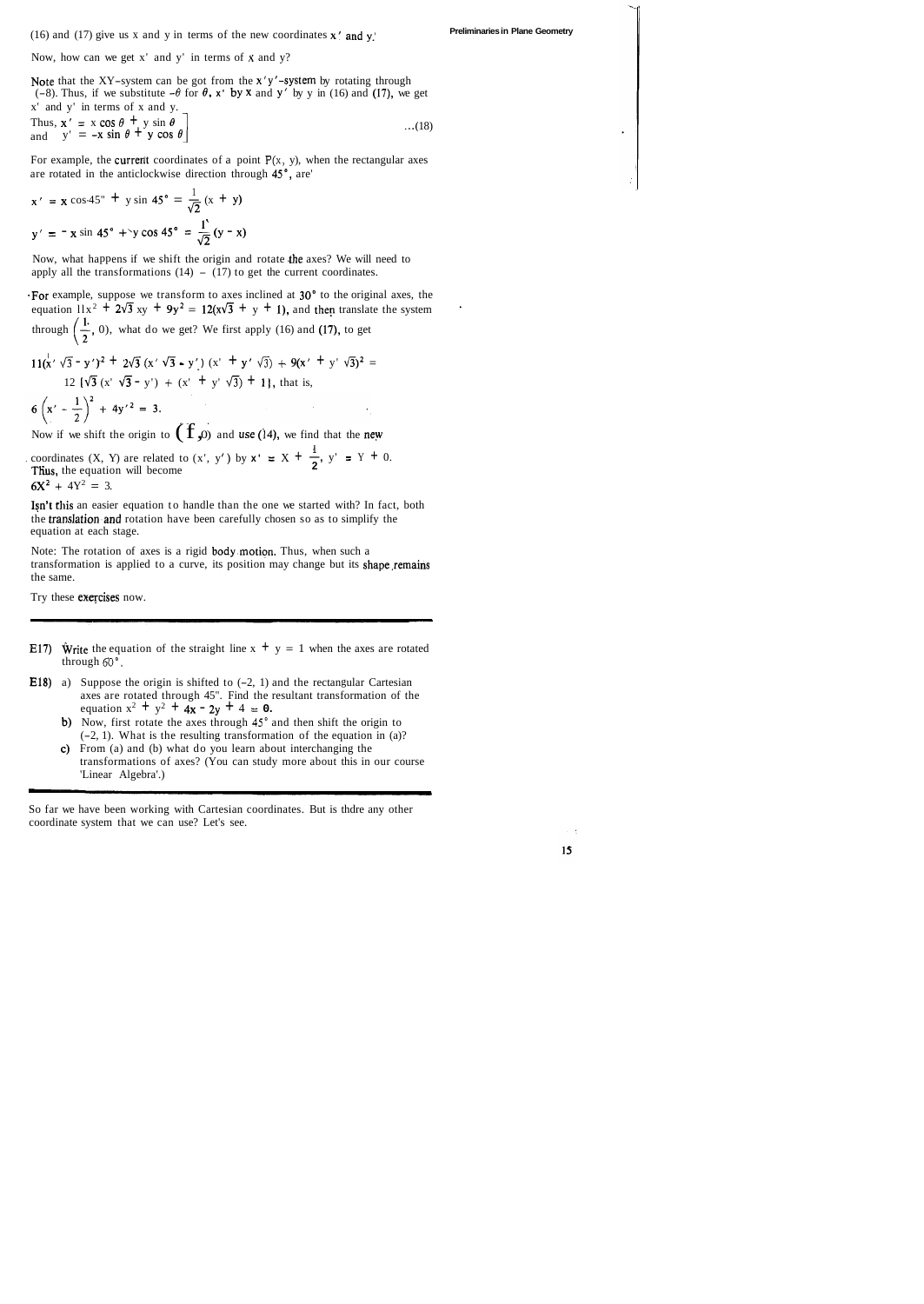

To define them, we first fix a pole 0 and a polar axis OA, as shown in Fig. 15. Then we can locate any point P in the plane, if we know the distance OP, say r, and the angle AOP, say 8 radians. (Does this remind you of the geometric representation of complex numbers?) Thus, given a point P in the plane, we can represent it by a pair  $(r, \theta)$ , where r is the "directed distance" of P from O and  $\theta$ is  $\angle AOP$ , measured in radians in the anticlockwise ditection. We use the term . "directed distance" because  $\mathbf{r}$  can be negative also. For instance, the **point** P in

 $16$ 

A is

**1.5 POLAR COORDINATES**<br> **P**<br>
In the late 17th century the mathematician Bernoulli invented a coordinate system<br>
which is different from, but intimately related to, the Cartesian system. This is the<br>
polar coordinate syste which is different from, but intimately related to, the **Cartesiah** system. This is the polar coordinate system, and was used extensively by Newton. You will realise the utility of this system when you study conics in Unit 2. Now. let us see what polar coordinates are.

> Thus, for any point P, we have a pair of real numbers  $(r, \theta)$  that corresponds to . it. They are called the polar coordinates.

Now, if we keep  $\theta$  fixed, say  $\theta = a$ , and let **r** take on all real values, we get the line OP (see Fig. 17), where  $\angle AOP = \alpha$ . Similarly, keeping **r** fixed, say  $\overline{r} = a$ , and allowing  $\theta$  **to** take all real **values**, the point **P(r, 8)** traces a circle of radius a, with centre at the pole (Fig. 18). Here note that a negative value of  $\theta$  means that the angle has magnitude  $|\theta|$ , but is taken in the clockwise direction. Thus, for

As you have probably guessed, the Cartesian and polar coordinates are very closely related. Can you find the relationship? From Fig. 19 you would **agree** that the

**ye** use this relationship often while dealing with equations. For example, the Cartesian equation of the circle  $x^2 + y^2 = 25$ , reduces to the simple polar form **r**  $= 5$ . So we may prefer to use this simpler form rather than the Cartesian one.

Doing the following exercises will help you get used to polar coordinatesr '

is 
$$
\angle
$$
 AOP, measured in radians in the anticlockwise direction. We use the term  
"directed distance" because **r** can be negative also. For instance, the **point** P in  
Fig. 16 can be represented by  $\left(5, \frac{5\pi}{4}\right)$  or  $\left(-5, \frac{\pi}{4}\right)$ . Note that by this method  
the point **O** corresponds to (0, **f**) for any angle 0.

the point **O** corresponds to  $(0, \theta)$ , for any angle 0.

example, the point 
$$
\left(2, -\frac{\pi}{2}\right)
$$
 is also represented by  $\left(2, \frac{3\pi}{2}\right)$ .

relationship is  
\n
$$
x = r \cos \theta, y = r \sin 0, \text{ or}
$$
  
\n $r = \sqrt{x^2 + y^2}, \theta = \tan^{-1} \frac{y}{x}$ ...(19)



**Fig. 19 : Polar and Cartesian coordinates.** 

Note that the origin and the pole are coinciding here. This is usually the situation. ,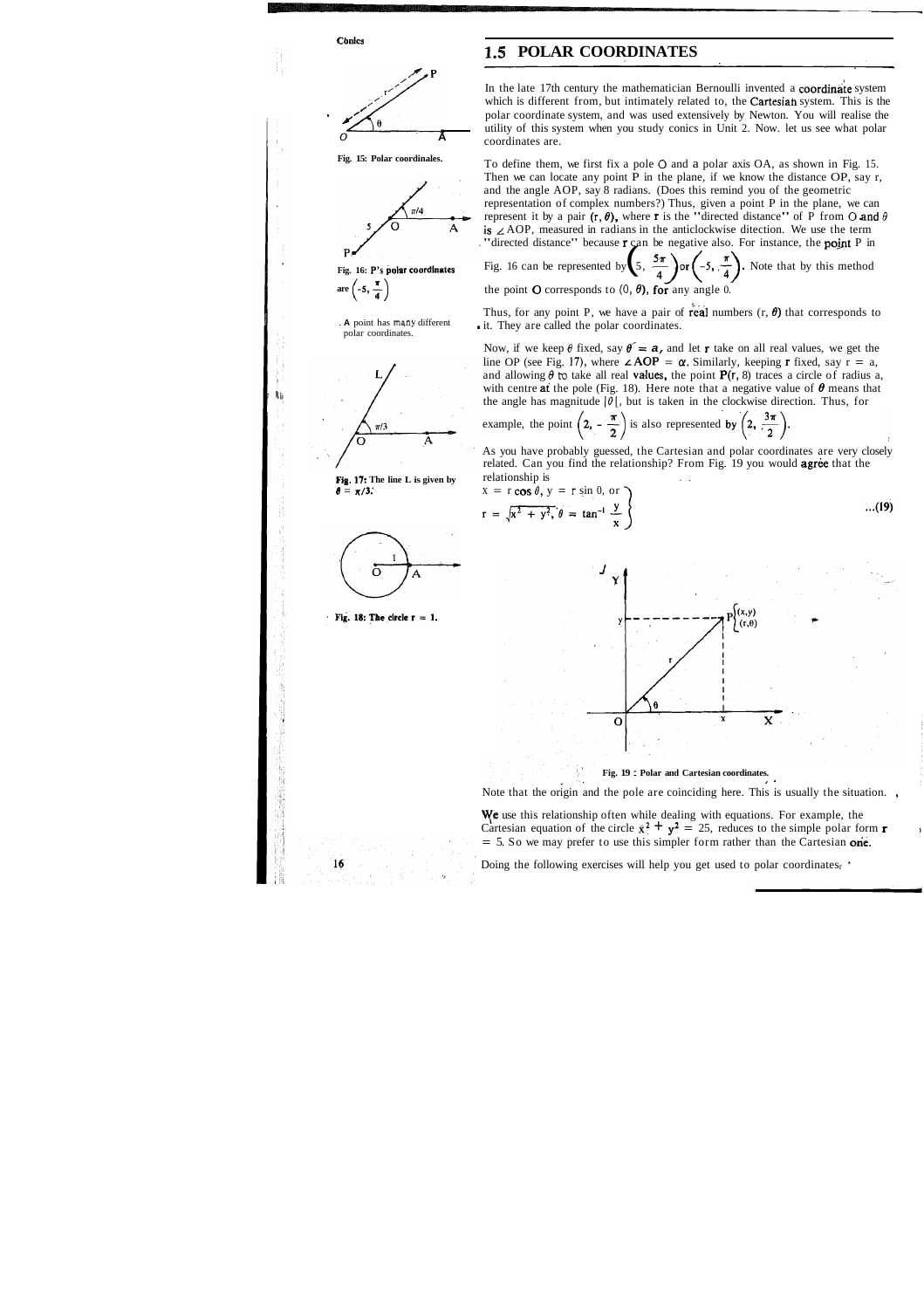- -

E19) From (9) and (19), show that the polar equation of the line AB in Fig..7 is  $r \cos (\theta - \alpha) = p$ .

E20) Draw the graph of the curve 
$$
\mathbf{r} \cos \left( \theta - \frac{\pi}{4} \right) = 0
$$
, as  $\mathbf{r}$  and Ovary.

E21) Find the Cartesian forms df the equations a)  $r^2 = 3r \sin \theta$ b)  $\mathbf{r} = \mathbf{a}(\mathbf{l} - \cos d)$ , where a is a constant.

**(Calculus)** for more about **tracing of curves.** 

**Also see Unit 9 of MTE-01** 

Apart from the polar coordinate system, we have another method of representing points on a curve. This. is'the representation in, terms of a parameter. You will come across this simple method in the next unit, when we discuss each conic separately.

Let us now summarise that we have done in this unit,

-- -

## **1. .6 'SUMMARY**

In this unit we have briefly run through certain elementary concepts of twodimensional analytical geometry. In particular, we have covered the following points :

- 1) The distance between  $(x_1, y_1)$  and  $(x_2, y_2)$  is  $\sqrt{(x_1 x_2)^2 + (y_1 y_2)^2}$ .<br>
2) The distance between  $(x_1, y_1)$  and the line ax  $+$  by  $+$  c = 0 is
- The distance between  $(x_1, y_1)$  and the line ax  $+$  by  $+$  c = 0 is

$$
\frac{ax, + by, + c}{\sqrt{a^2 + b^2}}
$$

- 3) Any line parallel to the x-axis is  $y = a$ , and parallel to the y-axis is  $x = b$ , In for some constants a and b.<br> **4** The equation of a line in
- **4)** The equation of a line in
	- i) slope-intercept form is  $y = mx + c$ , ii) point-slobe form is  $y - y_1 = m(x - x_1)$ ,

iii) two-point form is  $\frac{Y - Y}{Y} = \frac{X - X_1}{Y}$ . 3) Any line parallel to the x-axis is  $y = a$ , a<br>for some constants a and b.<br>4) The equation of a line in<br>i) slope-intercept form is  $y = mx + c$ ,<br>ii) point-slope form is  $y - y_1 = m(x - x_1)$ <br>iii) two-point form is  $\frac{x - y_1}{y_2 - y_1} =$ v) normal form is **x** cos  $a + y \sin \alpha = p$ .

5) The angle between two lines\*with slopes  $m_1$  and  $m_2$  is

$$
\tan^{-1}\left(\frac{m_1 - m_2}{1 + m_1 m_2}\right)
$$

- 6) Symmetry about the coordinate axes and the origin.
- **7)** i) If we translate the axes to (a, b), keeping the directions of the axes unchanged, the new coordinates x' and  $\bar{y}'$  are given by  $x' = x - a$  and  $y' = y - b$ .
	- ii) If we rotate the axes through an angle  $\theta$ , keeping the origin unchanged, the new coordinates x' and y' are given by  $x' = x \cos \theta + y \sin \theta$ 
		- $y' = -x \sin \theta + y \cos \theta$ .
- **8) A** point P in a plane can be represented by a pair of real numbers  $(r, \theta)$ , where  $r$  is the directed distance of P from the pole  $O$  and  $0$  is the angle that OP. makes with the polar axis, measured in radians in the anticlockwise direction. These are the polar coordinates of P. They are related to the

I I

!.

The lines are parallel if  $m_1 = m_2$ , and perpendicular if  $m_1m_2 = -1$ .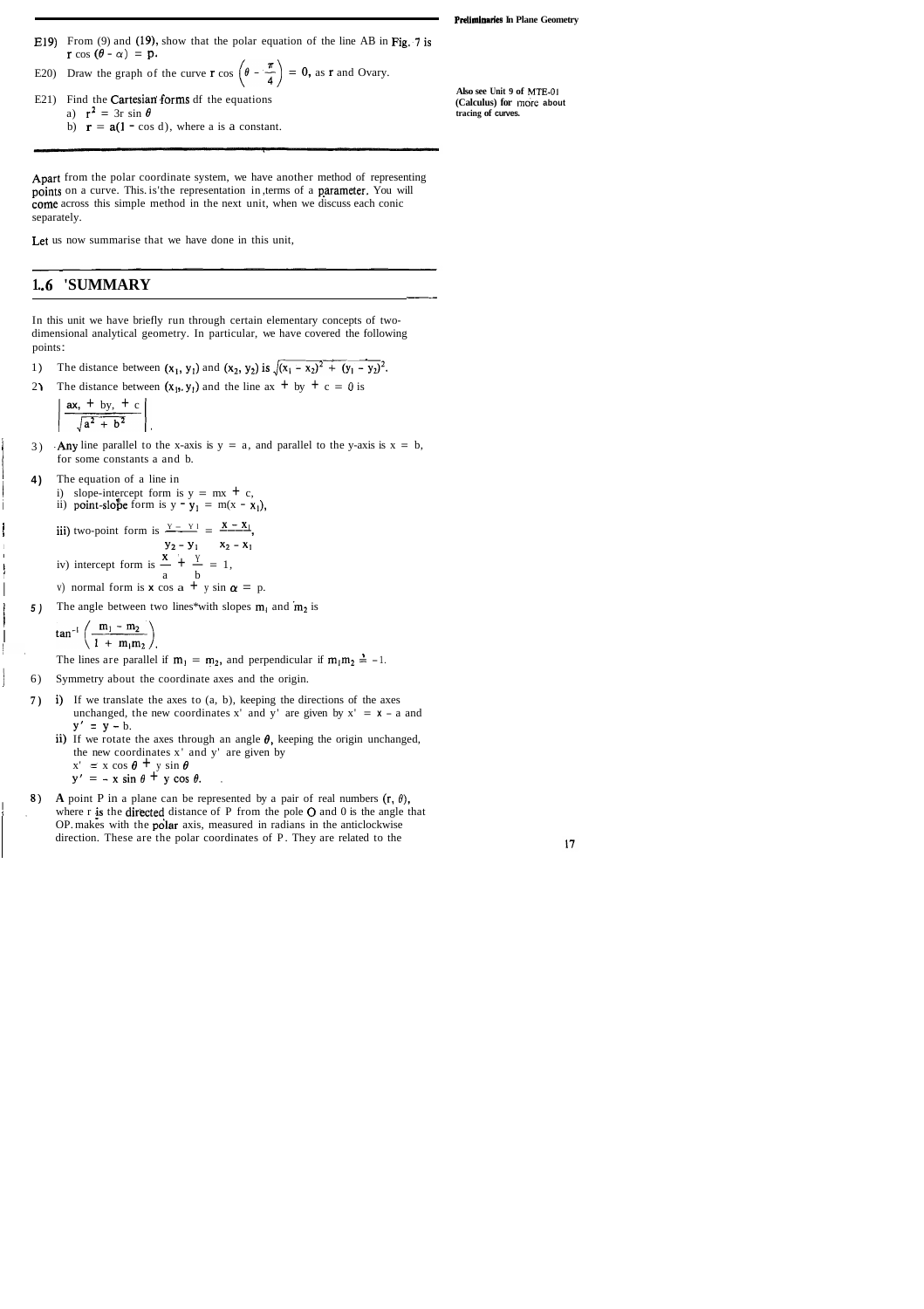Conics

 $\mathbf Y$ 

 $\overline{O}$ 

 $\mathbf{u}$ 

Cartesian coordinates  $(x, y)$  of P by  $x^2 = x^2 + y^2$  and  $=$  tan<sup>-1</sup>  $\frac{y}{x}$ 

**In** the next unit we Shall start our study of ellipses and other conics. But before going to it, **please make** sure **that you have achieved the unit objectives Listed in Sec. 1.1.** One way of checking is to ensure that you have done all rhe exercises in the unit. Our. soludons to these exercises are given in the following section.

# 1.7 SOLUTIONS/ANSWERS

E1) a) 
$$
\left(\frac{5-3}{2}, \frac{-4+2}{2}\right) = (1, -1)
$$
.  
\nb)  $\left(\frac{\pi}{1} - \frac{1}{2}, \frac{\pi}{1} - \frac{1}{2}\right)$   
\nE2) PQ. =  $\sqrt{(1 - (-2)^2 + (0 - 3)^2} = \sqrt{18}$ .  
\nQR =  $\sqrt{(-2-1)^2 + (3-3)^2} = 3$   
\nPR =  $\sqrt{(1 - 1)^2 + (0 - 3)^2} = 3$   
\nThus, the sides of the triangle are not equal in length.  
\nHence, APQR is not equilateral.  
\nE3) The x and y-axis are y = 0 and x = 0, respectively.  
\nE4) In Fig. 20 we have drawn the line. Its equation is  $y = mx + c$ , where  $c = 1$  and  $m = tan 100^m = \sqrt{3}$ .  
\nThus, the equation is  $y = x \tan \theta$ .  
\nThus, the equation is  $y = x \tan \theta$ .  
\nFig. 20. y = - $(\sqrt{3}x + 1)$ .  
\nE5) Here  $c = 0$ . Thus, the equation is  $y = x \tan \theta$ .  
\nFig. 20. y = - $(\sqrt{3}x + 1)$ .  
\nE6) a) (2, 0) and (0, -3) lie on the line. Thus, its two-point form is  $\frac{y - 0}{3 - 0} = \frac{x - 2}{0 - 2}$ , that is,  $2y = 3(x - 2)$ .  
\nb) (a, 0) and (0, b) lie on the line. Thus, its equation is  $\frac{y - 0}{y - 0} = \frac{x - a}{x - a} = \frac{x}{a} + \frac{y}{b} = 1$ .  
\nE7) The equation of the line is  $y = -x + \frac{1}{2}$ , that is,  $2x + 2y - 1 = 0$ .  
\nThe distance of (1, 1) from this line is  $\frac{y - 0}{\sqrt{m^2 + 1}} = \frac{3}{\sqrt{8}}$   
\nE8) a)  $\left| \frac{m(0 - 0) + c}{\sqrt{m^2 + 1}} \right| = \frac{3}{\sqrt{m^2 + 1}}$ .  
\nb)  $\left| \frac{1 - 5}{1 - 1} \right|$ 

 $...(20)$ 

$$
\left\| \left( 18 \right) \right\|_{\mathbb{R}^2} \leq \left\| \left( 1 \right) \right\|_{\mathbb{R}^2}
$$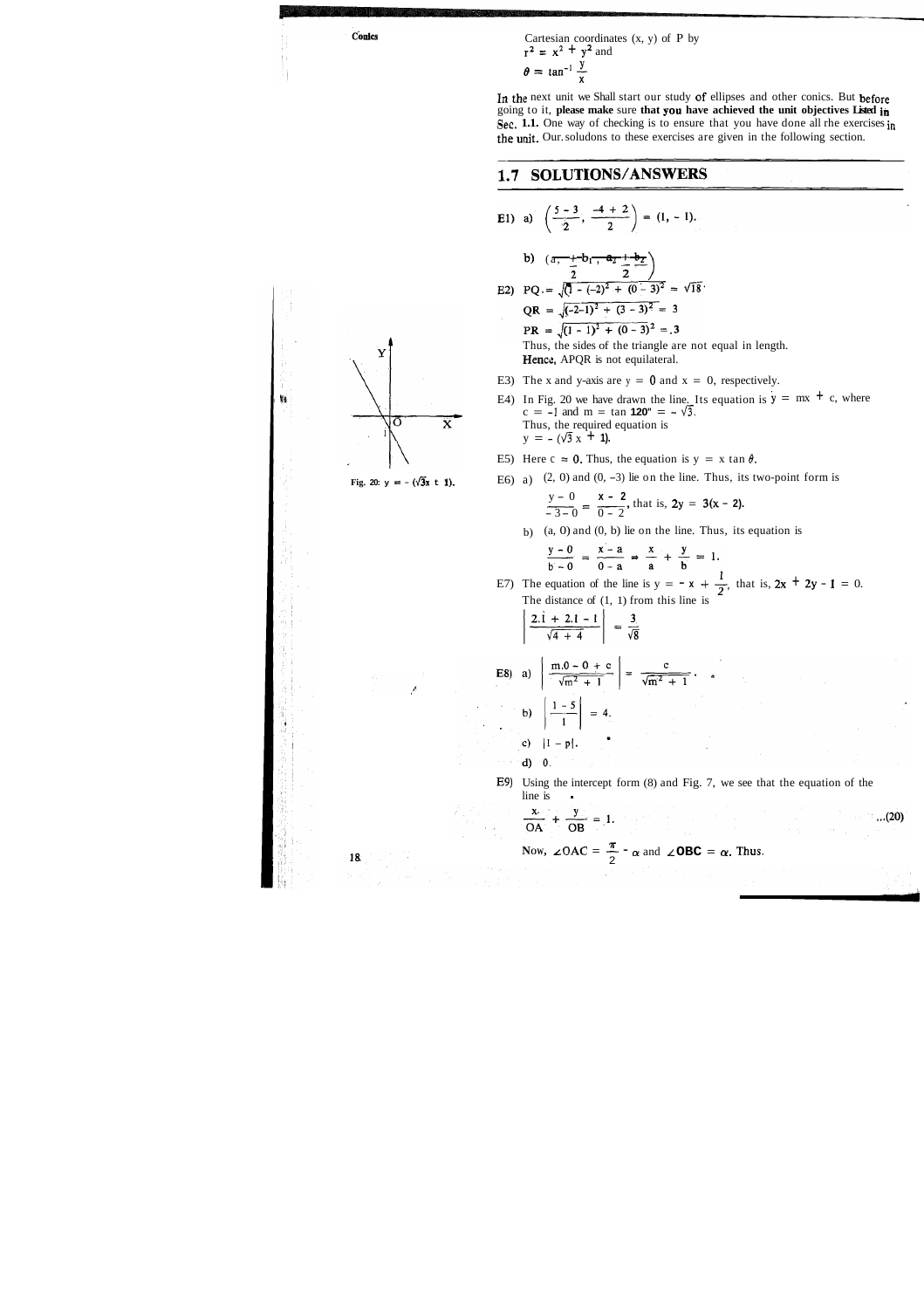$$
OA = OC \csc\left(\frac{\pi}{2} - \alpha\right) = p \sec \alpha = \frac{p}{\cos \alpha}, \text{ and}
$$
  

$$
OB = OC \csc \alpha = \frac{p}{\sin \alpha}.
$$
  
Thus, 
$$
(20) = \frac{x \cos \alpha}{p} + \frac{y \sin \alpha}{p} = 1
$$
  

$$
\Rightarrow x \cos a + y \sin \alpha = p.
$$

- E10) a) Any line parallel to  $y + x + 1 = 0$  is of the form  $y + x + c = 0$ , where c  $\epsilon$  **R**. Since (0, 0) lies on it,  $0 + 0 + c = 0$ , that is, c = 0. Thus, the required line is  $y + x = 0$ .
	- b) The slope of the line  $y + x = 0$  is -1. Thus, the slope of any line perpendicular to it is  $1,$  by (13). Thus, the equation of the required line is of the form  $y = x + c$ , wherac  $\epsilon$  **R**. Since (2, 1) lies on it,  $1 = 2 +$  $c \Rightarrow c = -1$ . Thus, the required line is  $y = x - 1$ .
	- c) In this case  $m_1 = 1$ ,  $m_2 = 2$ . Thus, the angle between the lines is

Ell) If we substitute y by (-y) jn the given equation, it remains unchanged. Thus, the curve is symmetric about the x-axis. If we substitute  $x$  by  $(-x)$ , the curve changes to  $y^2 = -2x$ , Thus, it is not symmetric about the y-axis.

If we substitute  $(-x)$  and  $(-y)$  for x and y, respectively, in the equation, it changes to  $y^2 = -2x$ . Thus, it is not symmetric about the origin.

$$
\theta = \tan^{-1}\left(\frac{1-2}{1+1\times2}\right) = \tan^{-1}\left(-\frac{1}{3}\right) = -\tan^{-1}\frac{1}{3}.
$$
  
Note that both  $-\tan^{-1}\left(-\frac{1}{3}\right)$  and  $\tan^{-1}\left(-\frac{1}{3}\right)$  are angles between the given lines.

- E12) It is not symmetric about either axis' or the origin.
- **E13)** (a) is symmetric with respect to the x-axis. (a) and (d) are symmetric with respect to the y-axis. , (a) and (c) are symmetric with respect to the'origin.
- E14) a) The curve is symmetric about the x-axis. Thus,  $F(x, y) = 0 \Rightarrow F(x, -y) = 0 \forall x, y \in R$ . ..  $F(x, -y) = 0 \Rightarrow F(x, -(-y)) = 0 \Rightarrow F(x, y) = 0 \lor x, y \in \mathbb{R}$ . Hence, the equivalence.
	- b) The curve is symmetric about both the axes.
- Now  $F(x, y) = 0$ <br>  $\Rightarrow F(x, -y) = 0$ , because of symmetry about the x-axis.
	- $\Rightarrow$  F(-x, -y) = 0, because of symmetry about the y-axis.
	- **3** F is symmetric about the origin.
	- The converse is clearly, not true, as you can see from Fig. 11.
- 'E15) In Fig. 21 we show the new and old systems.



Fig. 21: The coordinates of  $\bigcirc$  are (1, -3) with respect lo  $X'O'Y'$ .

19

**Preliminaries in Plane Geomelry**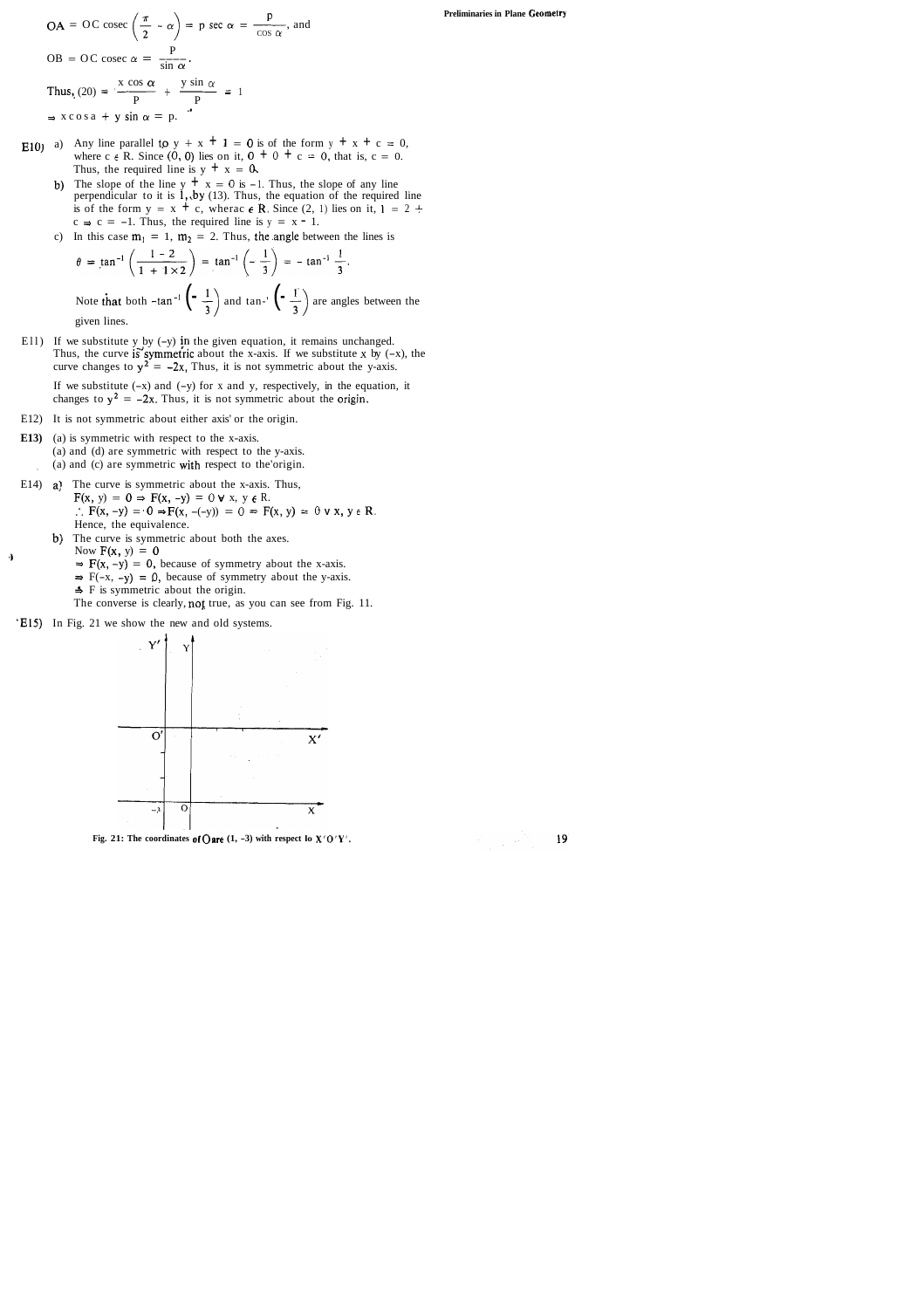Conics E16) a) If the new coordinates are x' and y', then  $x = x' - 2$ ,  $y = y' + 2$ . Thus, the equation becomes  $= 0$ 

> b) The equation becomes  $5(x'+1)^2 + 3(y'+1)^2 + 20(x'+1) - 12(y'+1) + 17 = 0$  $\Rightarrow$  5x<sup>2</sup> + 3y<sup>2</sup> + 30x<sup>2</sup> - 6y<sup>2</sup> + 33 = 0.

$$
5(x'-2)^2 + 3(y'+2)^2 + 20(x'-2) - 12(y'+2) + 17
$$
  
\n
$$
\Rightarrow 5x'^2 + 3y'^2 - 15 = 0
$$
  
\n
$$
\Rightarrow \frac{x'^2}{3} + \frac{y'^2}{5} = 1
$$

b) The equation becomes  
\n
$$
5(x'+1)^2 + 3(y'+1)^2 + 20(x'+1) - 12(y'+1) +
$$
  
\n $\Rightarrow 5x'^2 + 3y'^2 + 30x' - 6y'+33 = 0.$   
\nE17) Here  $x = \frac{x'}{2} - \frac{y'\sqrt{3}}{2}$  and  $y = \frac{x'\sqrt{3}}{2} + \frac{y'}{2}$   
\nThus,  $x + y = 1$  becomes  
\n $\left(\frac{x'}{2} - \frac{y'\sqrt{3}}{2}\right) + \left(\frac{x'\sqrt{3}}{2} + \frac{y'}{2}\right) = 1$ , that is,  
\n $x'(1 + \sqrt{3}) + y'(1 - \sqrt{3}) = 2.$ 

E18) a) By shifting the origin, the new coordinates x' and y' are related to **x**  and y by

and y by  
\n
$$
\mathbf{x} = \mathbf{x}' - 2
$$
,  $\mathbf{y} = y' + 1$ .  
\nThus, the equation becomes  
\n $(\mathbf{x}' - 2)^2 + (\mathbf{y}' + 1)^2 + 4(\mathbf{x}' - 2) - 2(\mathbf{y}' + 1) + 4 = 0$   
\n $\Rightarrow \mathbf{x}'^2 + \mathbf{y}'^2 = 1$  ...(21)  
\nNow, rotating the axes through 45°, we get new coordinates x and y  
\ngiven by,  
\n $\mathbf{x}' = \frac{X - Y}{\sqrt{2}}$  and  $\mathbf{y}' = \frac{X + Y}{\sqrt{2}}$   
\nThus, (21) becomes

**Now,** rotating the axes through 45", we get new coordinates x and y given by,

$$
x' = \frac{X - Y}{\sqrt{2}}
$$
 and  $y' = \frac{X + Y}{\sqrt{2}}$ 

Thus, (21) becomes

Thus, (21) becomes  
\n
$$
\left(\frac{X-Y}{\sqrt{2}}\right)^2 + \left(\frac{X+Y}{\sqrt{2}}\right)^2 = 1
$$
\n
$$
X^2 - 2XY + Y^2 + X^2 + 2XY + Y^2 = 2.
$$
\n
$$
\Rightarrow X^2 + Y^2 = 1
$$

b) If we first rotate the axes, the given equation becomes,

$$
\left(\frac{x'-y'}{\sqrt{2}}\right)^2 - \left(\frac{x'+y'}{\sqrt{2}}\right)^2 - 4\left(\frac{x'-y'}{\sqrt{2}}\right) - 2\left(\frac{x'+y'}{\sqrt{2}}\right) - 4 = 0
$$
  
\n
$$
\Rightarrow x'^2 + y'^2 + 2\sqrt{x'} - 3\sqrt{2}y' + 4 = 0
$$
...(22)

Now applying the shift in origin to  $(-2, 1)$ , the equation  $(22)$  becomes

$$
X^2 + Y^2 + X(\sqrt{2} - 4) + Y(2 - 3\sqrt{2}) + 9 - 5\sqrt{2} = 0.
$$

c) From (a) and (b) you can see that a change in the order of transformations makes a difference. That is, if  $T_1$  and  $T_2$  are two transformations, then  $T_1$  followed by  $T_2$  need not be the same as  $T_2$ . followed by  $T_1$ . Diagrammatically, the circles  $C_1$  and  $C_2$  in Fig. 22 correspond to the **final** equations in (a) and (b), respectively.



Ĵ₩